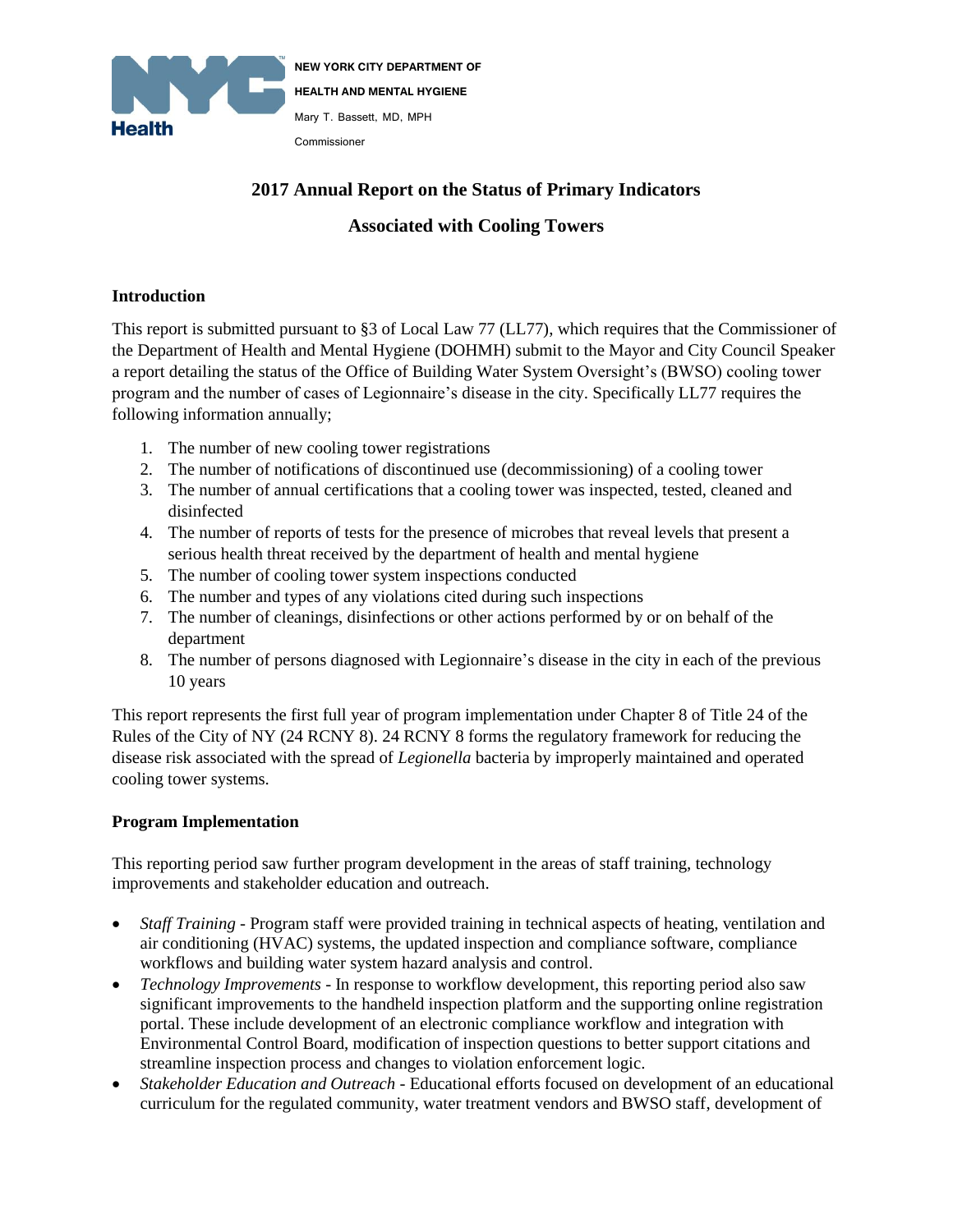

educational materials for in-person training, website posting and printed distribution, development of a 'self-assessment' tool for deployment to the regulated community in early 2018.

As of November 1, 2017, 6,129 cooling towers were registered with DOB, representing 5,075 cooling tower systems in 4,011 buildings across all five boroughs. With few exceptions, a routine inspection was performed for each of these cooling tower systems and summonses were issued for violations noted during the course of an inspection.

While many program workflows and policies were still under development in this time period, the end of 2017 saw more routine workflows and standardized policies. It is clear that the inspection efforts have improved operation and maintenance of cooling towers. The inspection program has resulted in cooling towers with high levels of *Legionella* being remediated. Routine testing by building owners has triggered proactive interventions designed to keep *Legionella* levels low. In situations where there is an investigation of Legionnaire's Disease, DOHMH has effectively utilized the cooling tower registration system to locate cooling towers and respond quickly to prevent further disease.

#### **Data Reporting**

Table 1 below provides all of the information required by LL77 for the period from  $1/1/2017$  through 12/31/2017. As a background, there are 30 possible violations divided into three categories:

 Public Health Hazard (PHH). A PHH is a condition that demonstrates a lack of basic cooling tower system monitoring and management and is the most serious category. Out of the 30 possible violations, three are classified as PHH: not having a Management Program and Plan (MPP), failure to take a recent *Legionella* sample, and failure to take a corrective action following a high *Legionella* sample.

Because a PHH presents a significant risk, they must be corrected quickly. If the violation is for failing to take a sample, DOHMH takes a sample at the time of the inspection. If the violation is for failing to take corrective action following a high *Legionella* sample result, the building owner is directed to take corrective action based on the level of the *Legionella* culture result. For example, if the *Legionella* culture result indicates the presence of greater than 1000 CFU/ml of *Legionella*, the building owner is required to initiate disinfection by increasing biocides within 24 hours; perform full remediation of the tower by hyperhalogenating, draining, cleaning and flushing within 48 hours; and retesting the water within three to seven days.

If a PHH is cited, DOHMH follows up with building management until the violation has been corrected.

- Critical. A critical violation is a condition that demonstrates a lack of process control associated with treatment, cleaning, disinfection and management of the cooling tower system. There are 14 possible critical violations.
- General. A general violation is associated with conditions that demonstrates a lack of recordkeeping, administrative control or non-critical process control. There are 13 possible general violations.

Figure 1 illustrates the number of persons diagnosed with Legionnaire's disease in the city in each of the previous 10 years. It should be noted that Table 8-1 of Chapter 8 requires that samples from cooling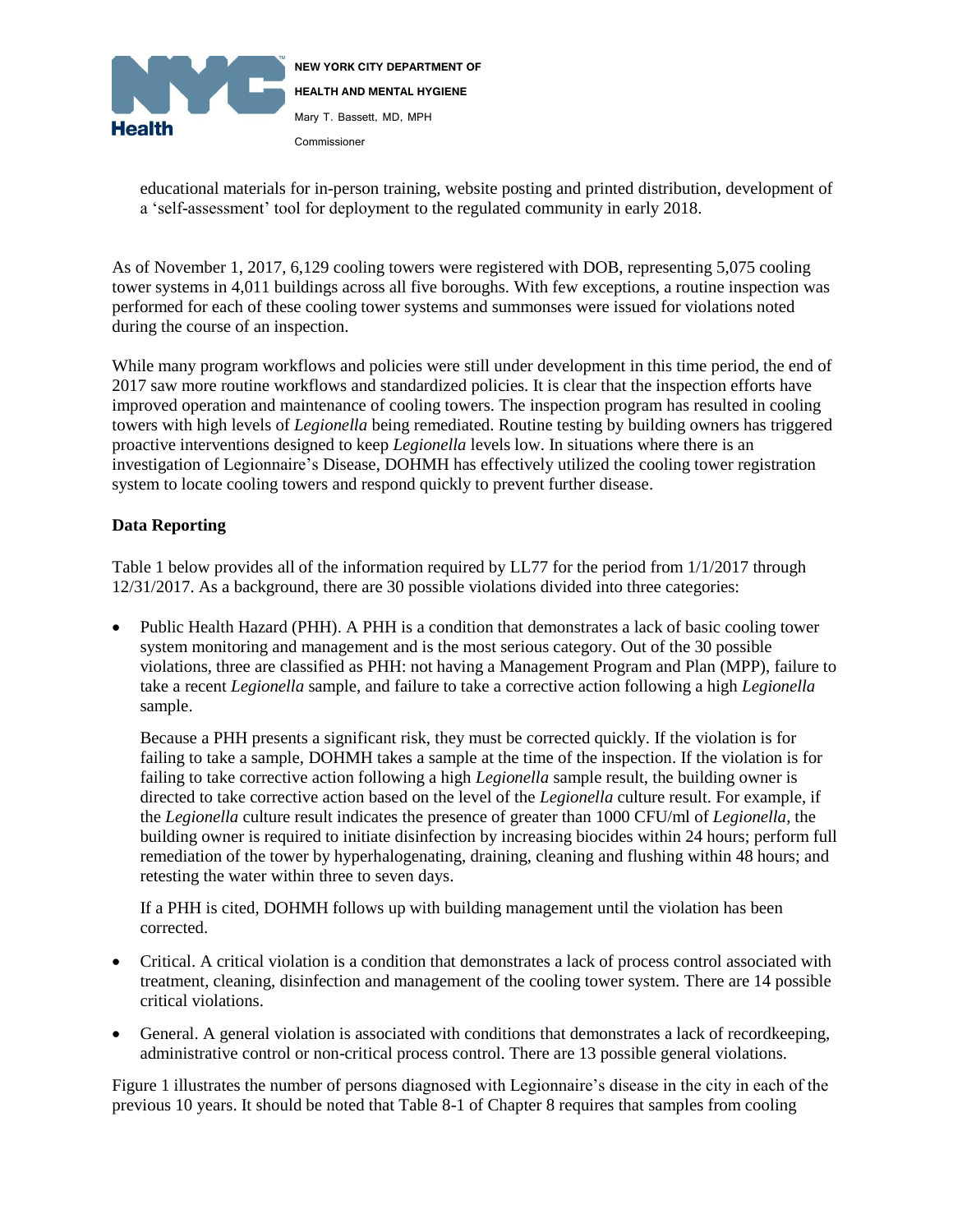

towers with results greater than 1,000 cfu/mL be reported to DOHMH and that cleaning and disinfection of the offending cooling tower takes place within 48 hours of receipt of the sample result.

| <b>Reporting Condition</b>                                          | Total $\#$ (1/1/2017 through<br>12/31/2017) |
|---------------------------------------------------------------------|---------------------------------------------|
| New Cooling Tower Registrations                                     | 807                                         |
| Decommission Notifications                                          | 391                                         |
| Annual Certifications*                                              | 4,621                                       |
| Number of <i>Legionella</i> Results $> 1,000$ CFU/mL                | 59                                          |
| Cooling Towers Inspected                                            | 6,447                                       |
| Violations Cited**                                                  | 75,822                                      |
| <b>Public Health Hazard Violations Cited</b>                        | 5,496                                       |
| Critical Violations Cited                                           | 26,795                                      |
| <b>General Violations Cited</b>                                     | 43,531                                      |
| Cleanings/disinfections performed by or on behalf of the Department | 7                                           |

## **Table 1- Local Law 77 Reporting Metrics for Time Period 1/1/2017 – 12/31/2017**

*\*An annual certification must be submitted by November 1st of the certification year. Approximately 1500 cooling towers failed to submit their annual certification and can be subject to enforcement action from DOB.* 

*\*\*Violations are cited based on cooling tower systems. Each cooling tower system may receive more than one violation. DOHMH pursues only Public Health Hazard and Critical Violations at the Environmental Control Board.*